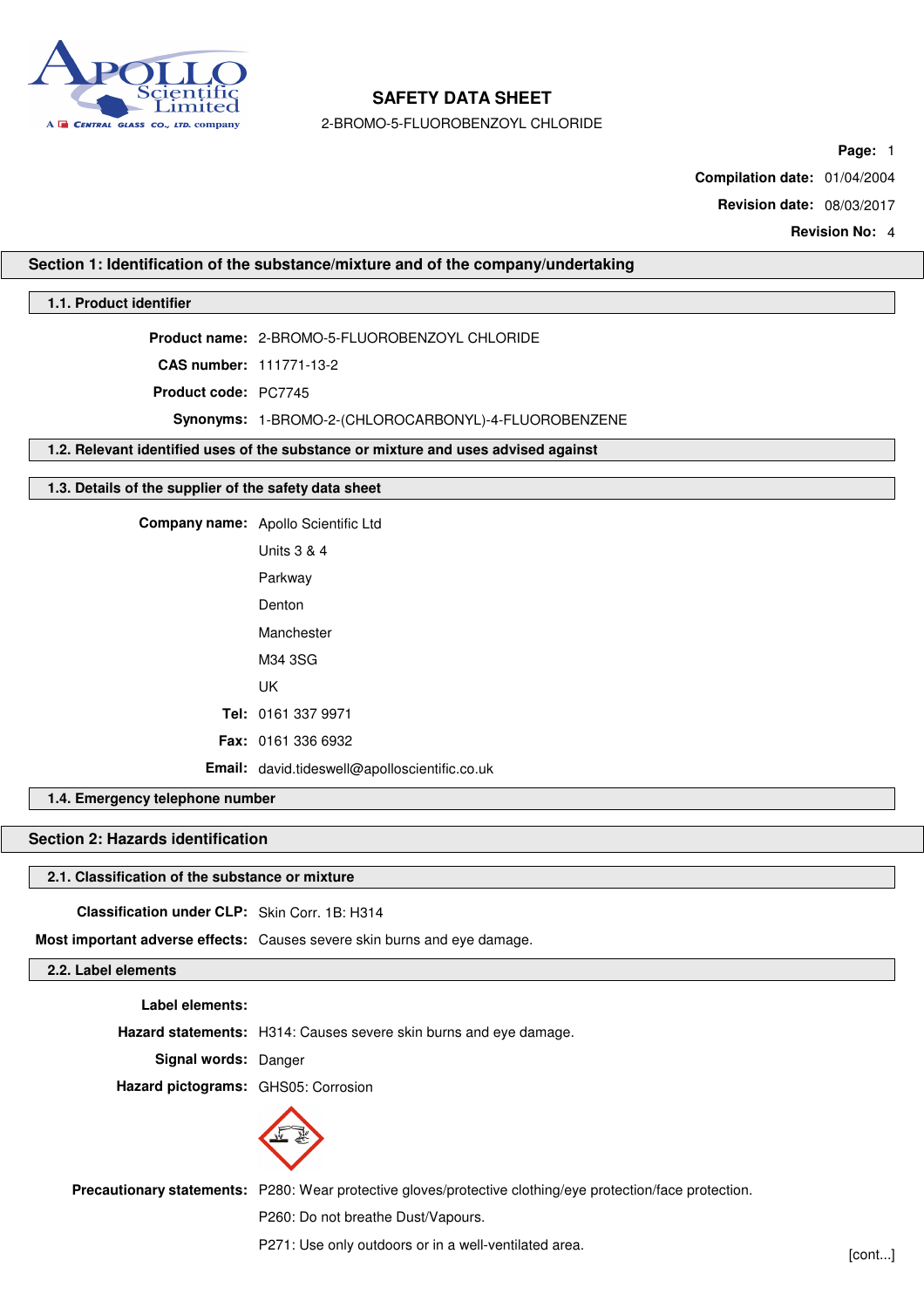### 2-BROMO-5-FLUOROBENZOYL CHLORIDE

### **2.3. Other hazards**

#### **PBT:** This product is not identified as a PBT/vPvB substance.

## **Section 3: Composition/information on ingredients**

## **3.1. Substances**

#### **Chemical identity:** 2-BROMO-5-FLUOROBENZOYL CHLORIDE

## **CAS number:** 111771-13-2

## **Section 4: First aid measures**

# **4.1. Description of first aid measures**

**Skin contact:** Remove all contaminated clothes and footwear immediately unless stuck to skin. Drench the affected skin with running water for 10 minutes or longer if substance is still on skin. Transfer to hospital if there are burns or symptoms of poisoning.

- **Eye contact:** Bathe the eye with running water for 15 minutes. Transfer to hospital for specialist examination.
	- **Ingestion:** Wash out mouth with water. Do not induce vomiting. Give 1 cup of water to drink every 10 minutes. If unconscious, check for breathing and apply artificial respiration if necessary. If unconscious and breathing is OK, place in the recovery position. Transfer to hospital as soon as possible.
	- **Inhalation:** Remove casualty from exposure ensuring one's own safety whilst doing so. If unconscious and breathing is OK, place in the recovery position. If conscious, ensure the casualty sits or lies down. If breathing becomes bubbly, have the casualty sit and provide oxygen if available. Transfer to hospital as soon as possible.

### **4.2. Most important symptoms and effects, both acute and delayed**

**Skin contact:** Blistering may occur. Progressive ulceration will occur if treatment is not immediate.

**Eye contact:** Corneal burns may occur. May cause permanent damage.

- **Ingestion:** Corrosive burns may appear around the lips. Blood may be vomited. There may be bleeding from the mouth or nose.
- **Inhalation:** There may be shortness of breath with a burning sensation in the throat. Exposure may cause coughing or wheezing.

### **4.3. Indication of any immediate medical attention and special treatment needed**

## **Section 5: Fire-fighting measures**

#### **5.1. Extinguishing media**

**Extinguishing media:** Carbon dioxide, dry chemical powder, foam. Suitable extinguishing media for the

surrounding fire should be used. Use water spray to cool containers.

## **5.2. Special hazards arising from the substance or mixture**

**Exposure hazards:** Corrosive. In combustion emits toxic fumes. Hydrogen bromide (HBr). Hydrogen fluoride (HF). Hydrogen chloride (HCl).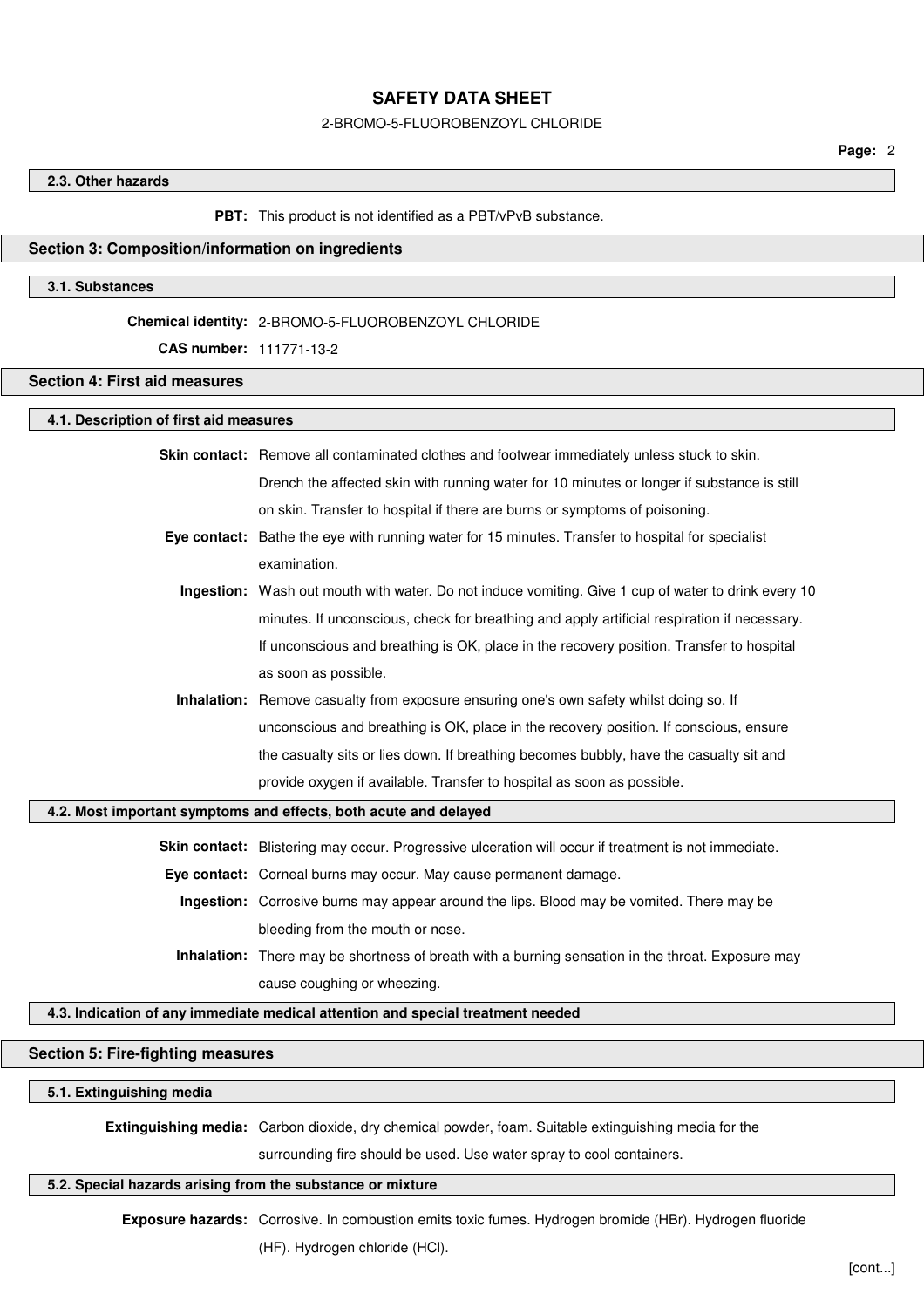## 2-BROMO-5-FLUOROBENZOYL CHLORIDE

### **5.3. Advice for fire-fighters**

**Advice for fire-fighters:** Wear self-contained breathing apparatus. Wear protective clothing to prevent contact with skin and eyes.

# **Section 6: Accidental release measures**

# **6.1. Personal precautions, protective equipment and emergency procedures**

**Personal precautions:** Notify the police and fire brigade immediately. If outside keep bystanders upwind and away from danger point. Mark out the contaminated area with signs and prevent access to unauthorised personnel. Do not attempt to take action without suitable protective clothing - see section 8 of SDS. Turn leaking containers leak-side up to prevent the escape of liquid.

### **6.2. Environmental precautions**

**Environmental precautions:** Do not discharge into drains or rivers. Contain the spillage using bunding.

# **6.3. Methods and material for containment and cleaning up**

**Clean-up procedures:** Clean-up should be dealt with only by qualified personnel familiar with the specific substance. Absorb into dry earth or sand. Transfer to a closable, labelled salvage container for disposal by an appropriate method.

### **6.4. Reference to other sections**

### **Section 7: Handling and storage**

### **7.1. Precautions for safe handling**

**Handling requirements:** Avoid direct contact with the substance. Ensure there is sufficient ventilation of the area.

Do not handle in a confined space. Avoid the formation or spread of mists in the air. Only use in fume hood.

#### **7.2. Conditions for safe storage, including any incompatibilities**

**Storage conditions:** Store in a cool, well ventilated area. Keep container tightly closed. Light Sensitive.

Moisture sensitive. Store under Argon.

**Suitable packaging:** Must only be kept in original packaging.

# **7.3. Specific end use(s)**

**Specific end use(s):** No data available.

#### **Section 8: Exposure controls/personal protection**

### **8.1. Control parameters**

**Workplace exposure limits:** No data available.

### **DNEL/PNEC Values**

**DNEL / PNEC** No data available.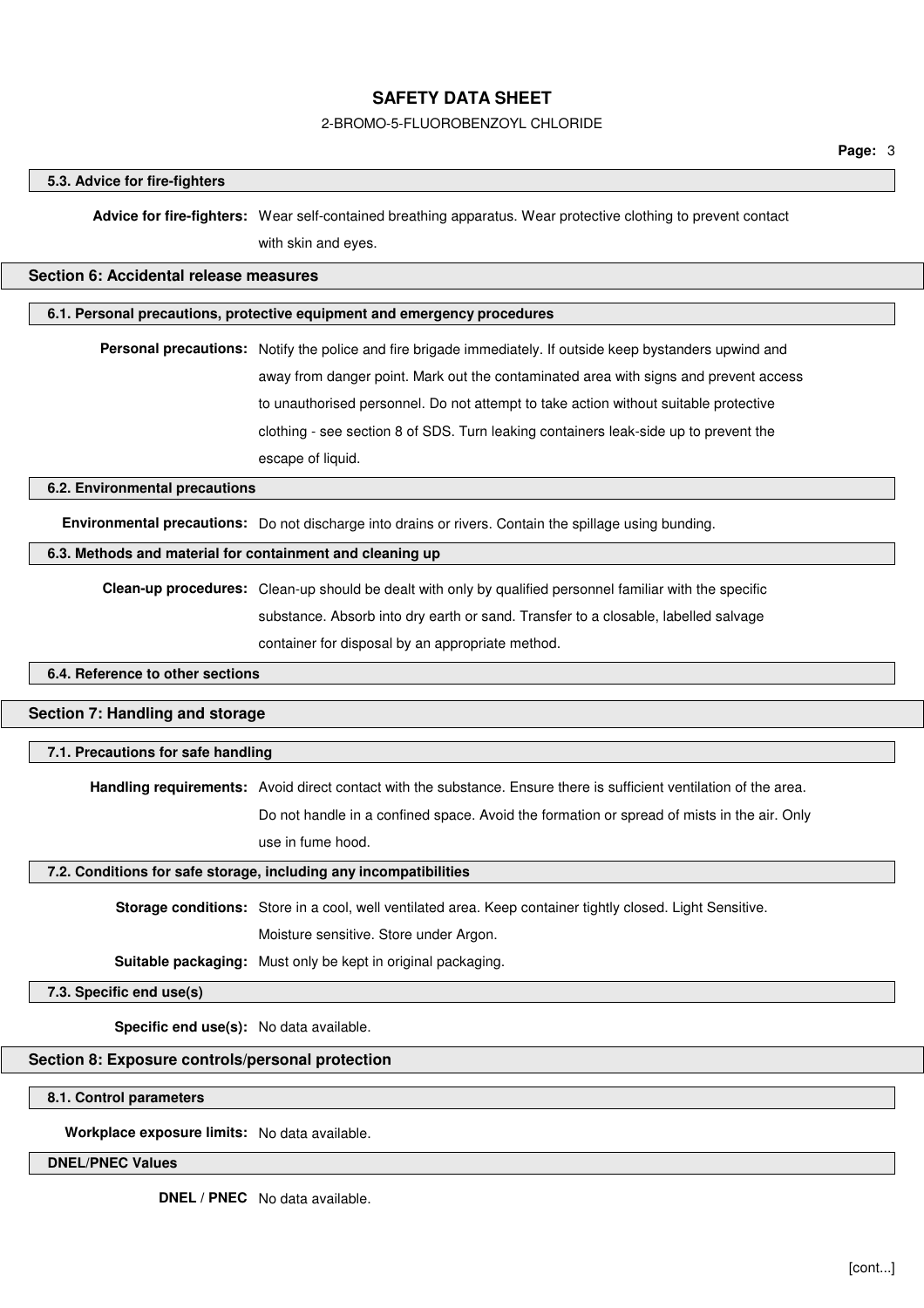### 2-BROMO-5-FLUOROBENZOYL CHLORIDE

#### **8.2. Exposure controls**

**Engineering measures:** Ensure there is sufficient ventilation of the area. **Respiratory protection:** Self-contained breathing apparatus must be available in case of emergency. **Hand protection:** Impermeable gloves. **Eye protection:** Tightly fitting safety goggles. Ensure eye bath is to hand. **Skin protection:** Impermeable protective clothing.

# **Section 9: Physical and chemical properties**

### **9.1. Information on basic physical and chemical properties**

#### **State:** Liquid

| Evaporation rate: No data available.                    |                                           |                                                 |                                  |
|---------------------------------------------------------|-------------------------------------------|-------------------------------------------------|----------------------------------|
|                                                         | <b>Oxidising:</b> No data available.      |                                                 |                                  |
| Solubility in water: No data available.                 |                                           |                                                 |                                  |
|                                                         | Viscosity: No data available.             |                                                 |                                  |
| Boiling point/range °C: No data available.              |                                           | Melting point/range $C: 20-22$                  |                                  |
| <b>Flammability limits %: lower:</b> No data available. |                                           |                                                 | <b>upper:</b> No data available. |
|                                                         | <b>Flash point °C:</b> No data available. | Part.coeff. n-octanol/water: No data available. |                                  |
| Autoflammability °C: No data available.                 |                                           | Vapour pressure: No data available.             |                                  |
| <b>Relative density:</b> No data available.             |                                           |                                                 | <b>pH:</b> No data available.    |
|                                                         | <b>VOC g/l:</b> No data available.        |                                                 |                                  |

**9.2. Other information**

**Other information:** No data available.

# **Section 10: Stability and reactivity**

**10.1. Reactivity**

**Reactivity:** Stable under recommended transport or storage conditions.

# **10.2. Chemical stability**

**Chemical stability:** Stable under normal conditions.

# **10.3. Possibility of hazardous reactions**

**Hazardous reactions:** Hazardous reactions will not occur under normal transport or storage conditions.

## **10.4. Conditions to avoid**

**Conditions to avoid:** Heat. Light. Moist air. Humidity.

# **10.5. Incompatible materials**

**Materials to avoid:** Strong oxidising agents. Strong acids.

## **10.6. Hazardous decomposition products**

**Haz. decomp. products:** In combustion emits toxic fumes of carbon dioxide / carbon monoxide. Hydrogen

chloride (HCl). Hydrogen bromide gas (HBr). Hydrogen fluoride (HF).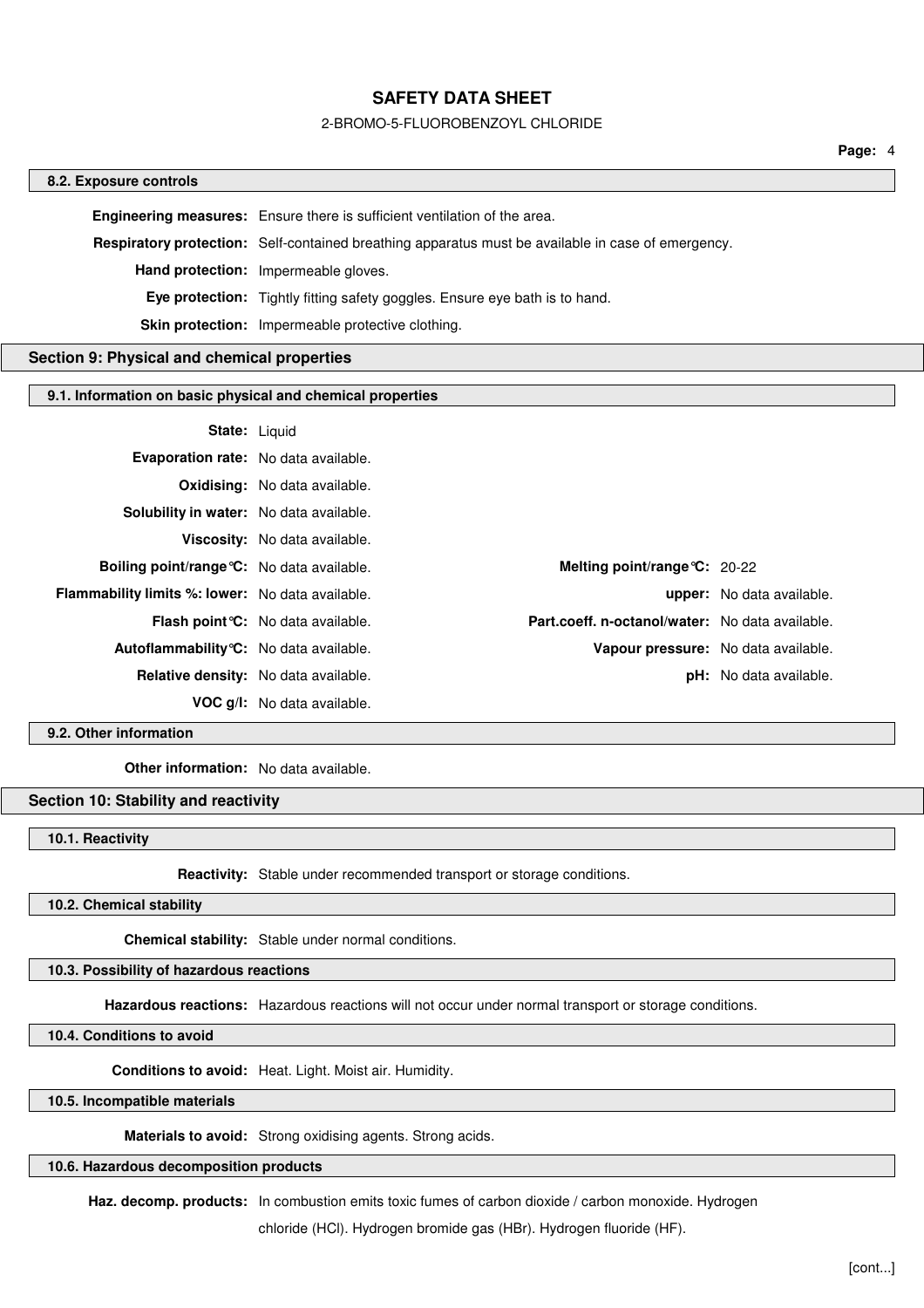### 2-BROMO-5-FLUOROBENZOYL CHLORIDE

**Page:** 5

## **Section 11: Toxicological information**

## **11.1. Information on toxicological effects**

### **Relevant hazards for product:**

| Hazard                        | Route      | Basis                   |
|-------------------------------|------------|-------------------------|
| Skin corrosion/irritation     | <b>DRM</b> | Hazardous: calculated   |
| Serious eye damage/irritation | OPT        | ' Hazardous: calculated |

**Symptoms / routes of exposure**

**Skin contact:** Blistering may occur. Progressive ulceration will occur if treatment is not immediate.

**Eye contact:** Corneal burns may occur. May cause permanent damage.

**Ingestion:** Corrosive burns may appear around the lips. Blood may be vomited. There may be bleeding from the mouth or nose.

**Inhalation:** There may be shortness of breath with a burning sensation in the throat. Exposure may cause coughing or wheezing.

## **Section 12: Ecological information**

## **12.1. Toxicity**

**Ecotoxicity values:** No data available.

### **12.2. Persistence and degradability**

**Persistence and degradability:** No data available.

**12.3. Bioaccumulative potential**

**Bioaccumulative potential:** No data available.

**12.4. Mobility in soil**

**Mobility:** No data available.

# **12.5. Results of PBT and vPvB assessment**

**PBT identification:** This product is not identified as a PBT/vPvB substance.

**12.6. Other adverse effects**

**Other adverse effects:** No data available.

### **Section 13: Disposal considerations**

**13.1. Waste treatment methods Disposal operations:** MATERIAL SHOULD BE DISPOSED OF IN ACCORDANCE WITH LOCAL, STATE AND FEDERAL REGULATIONS **Disposal of packaging:** Dispose of as special waste in compliance with local and national regulations Observe all federal, state and local environmental regulations. **NB:** The user's attention is drawn to the possible existence of regional or national regulations regarding disposal.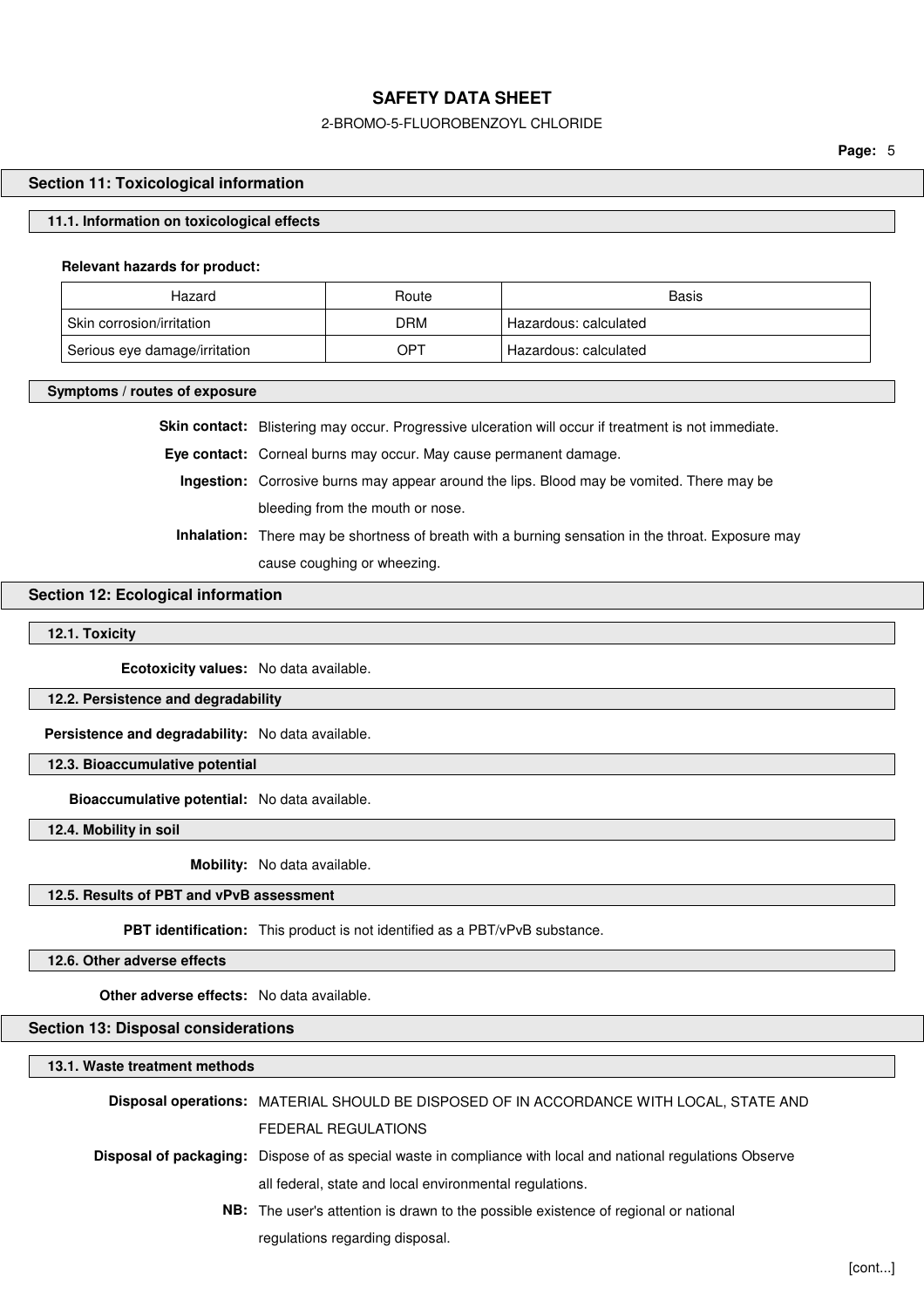## 2-BROMO-5-FLUOROBENZOYL CHLORIDE

**Page:** 6

# **Section 14: Transport information**

**14.1. UN number**

**UN number:** UN3265

## **14.2. UN proper shipping name**

**Shipping name:** CORROSIVE LIQUID, ACIDIC, ORGANIC, N.O.S.

(2-Bromo-5-fluorobenzoyl chloride)

**14.3. Transport hazard class(es)**

**Transport class:** 8

**14.4. Packing group**

**Packing group:** III

**14.5. Environmental hazards**

**14.6. Special precautions for user**

**Tunnel code:** E

**Transport category:** 3

**Section 15: Regulatory information**

**15.1. Safety, health and environmental regulations/legislation specific for the substance or mixture**

**Environmentally hazardous:** No **Marine pollutant:** No

# **15.2. Chemical Safety Assessment**

**Chemical safety assessment:** A chemical safety assessment has not been carried out for the substance or the mixture

by the supplier.

## **Section 16: Other information**

## **Other information**

| <b>Other information:</b> This safety data sheet is prepared in accordance with Commission Regulation (EU) No  |  |  |  |
|----------------------------------------------------------------------------------------------------------------|--|--|--|
| 2015/830.                                                                                                      |  |  |  |
| * Data predicted using computational software. The OECD QSAR-Toolbox for grouping                              |  |  |  |
| chemicals into categories. Developed by LMC bulgaria.                                                          |  |  |  |
| http://echa.europa.eu/support/oecd-qsar-toolbox                                                                |  |  |  |
| $\sim$ Data predicted using computational software ACD/ToxSuite v 2.95.1 Copyright 1994-                       |  |  |  |
| 2009 ACD/labs, Copyright 2001-2009 Pharma Algorithms, Inc, Advanced Chemistry                                  |  |  |  |
| Development, Inc (ACD/Labs). http://www.acdlabs.com/products/pc_admet/tox/tox/                                 |  |  |  |
| Phrases used in s.2 and s.3: H314: Causes severe skin burns and eye damage.                                    |  |  |  |
| <b>Legal disclaimer:</b> The material is intended for research purposes only and should be handled exclusively |  |  |  |
| by those who have been fully trained in safety, laboratory and chemical handling                               |  |  |  |
| procedures. The above information is believed to be correct to the best of our                                 |  |  |  |
|                                                                                                                |  |  |  |